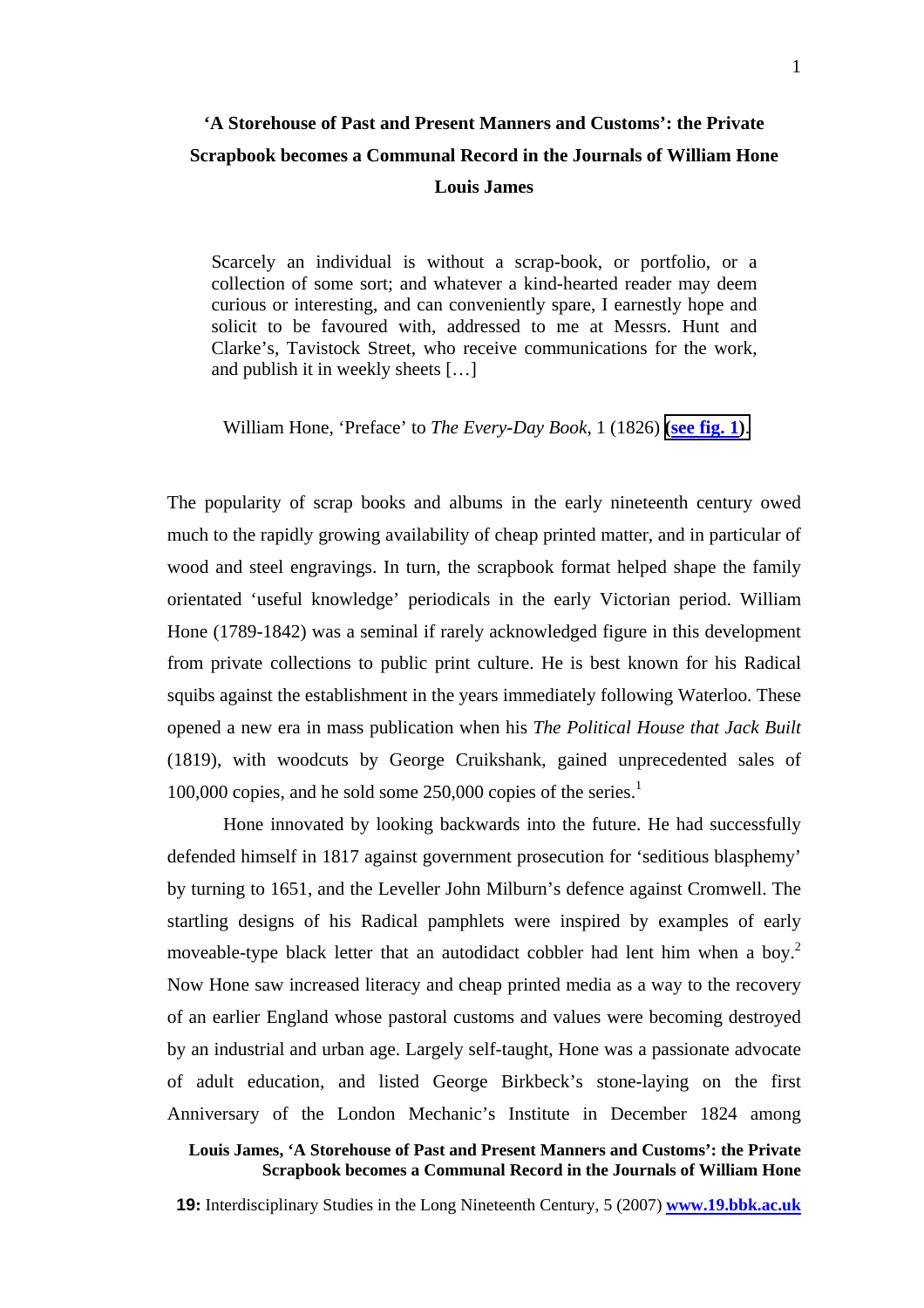England's memorable dates.<sup>[3](#page-5-2)</sup> But unlike many educationists, he believed instruction should come not just from above, but also from the people themselves. So when he began his *Every-Day Book* in January 1825 **(see fig. [1;](http://www.19.bbk.ac.uk/public/journals/3/no5_James_fig1_full.jpg) fig. 2[;](http://www.19.bbk.ac.uk/public/journals/3/no5_James_fig2_full.jpg) fig.3; fig. [4;](http://www.19.bbk.ac.uk/public/journals/3/no5_James_fig4_full.jpg) fig. 5[;](http://www.19.bbk.ac.uk/public/journals/3/no5_James_fig5_full.jpg)  fig. [6;](http://www.19.bbk.ac.uk/public/journals/3/no5_James_fig6_full.jpg) fig.7; fig. [8;](http://www.19.bbk.ac.uk/public/journals/3/no5_James_fig8_full.jpg) fig. 9[;](http://www.19.bbk.ac.uk/public/journals/3/no5_James_fig9_full.jpg) fig. 1[0\)](http://www.19.bbk.ac.uk/public/journals/3/no5_James_fig10_full.jpg)**, he saw this as an opportunity to draw on the great fund of common knowledge accessible through the spread of literacy.

To reach a wide audience, his publication was offered at a remarkably low price for the time, in particular as it was lavishly illustrated – there were 145 original wood engravings in the first volume alone. Weekly instalments of sixteen pages with closely printed double columns cost three pence, whilst monthly shilling issues and annual volumes with index sold for fourteen shillings. In format it tapped into old print traditions, in its organisation as the almanack, a basic genre of popular publication from the sixteenth century. Hone added antiquarian essays, and featured essays and wood engravings of contemporary practice alongside accounts of the old. So the issue for 1 April, 1825, had an article describing the practices of April Fool's Day from 1712 to 1818, with a lively woodcut of a contemporary London scene by George Cruikshank **[\(](http://www.19.bbk.ac.uk/public/journals/3/no5_James_fig11_full.jpg)see fig. 11[\)](http://www.19.bbk.ac.uk/public/journals/3/no5_James_fig11_full.jpg)**. 4 The detailed illustrations were an important feature of Hone's publication. They were never inserted as decoration, or for popular appeal, but they were primary material, offering visual evidence in support of the words. A letter from Hone to Cruikshank, who was a prolific contributor to the early numbers of the journal, urged the artist when making a print of Gog and Magog in the Guildhall, to 'go and look at them & do not leave a curl on the toenail or a single hair undefined'.<sup>[5](#page-5-4)</sup> These unremitting demands caused a breach with Cruikshank, which only ended on Hone's death-bed.

Hone, a self-effacing scholar, saw the periodical as an opportunity for the communal pooling of knowledge. He appealed to his readers:

It will be gratifying to everyone who peruses this work, and highly so to the editor, if he is obliged by letters from readers acquainted with customs in their own vicinity, similar to those that they are informed of in other counties, and particularly if they will take the trouble to describe them in every particular. By this means, the *Every-Day Book* will become what it was designed to be made, – *a storehouse of past and present manners and customs*. [6](#page-5-5)

## **Louis James, 'A Storehouse of Past and Present Manners and Customs': the Private Scrapbook becomes a Communal Record in the Journals of William Hone**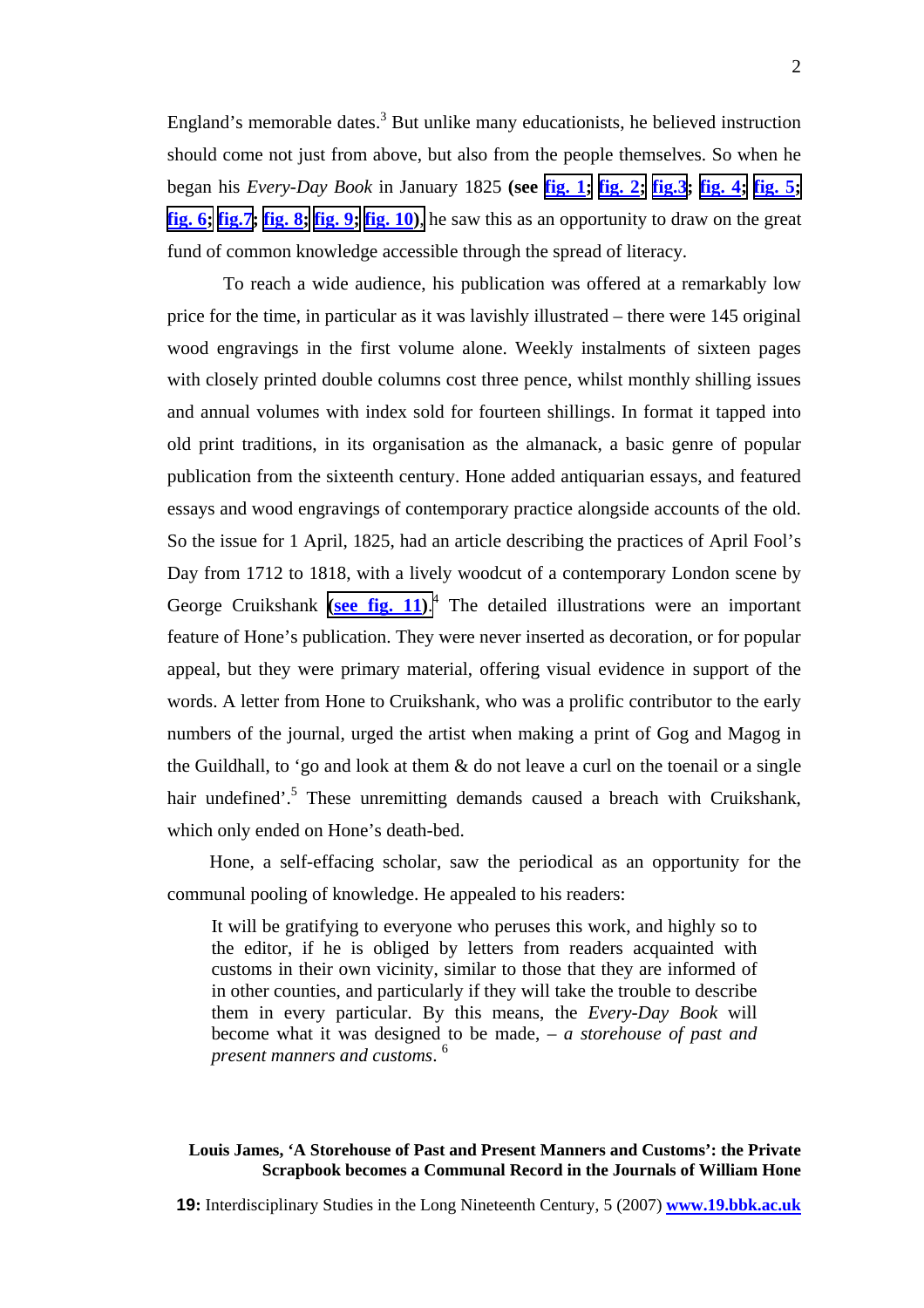Each issue was designed be read as if it were a miscellany gathered from the family's own library, collected

'to please the young, and help divert the wise.' Perhaps, if the good old window-seats had not gone out of fashion, it might be called a Parlourwindow book – a good name for a volume of agreeable reading selected from the book-case, and left lying about, for the constant recreation of the family, and the casual amusement of visitors.<sup>7</sup>

Contributions from correspondents detailing local practices became a useful feature of the journal. Thus in the December 1826 issues, Hone published, alongside the regional items he himself had gathered from various books and journals, correspondents' letters about Christmas observances in Ramsgate and Maidstone in Kent, Hornchurch in Essex, Avingham near Newcastle-on-Tyne, and Whitehaven in Yorkshire.<sup>8</sup>By this issue, however, the supply of information about seasonal festivals was slowing, and Hone announced the series would be continued as *The Table Book*, similar in size, price and format, but more loosely organised as a memorandum book of useful and entertaining information. Hone claimed this followed a tradition going back to Roman waxed tablets left in public places on which the public could inscribe, and to pre-Christian Judaic models. *The Table Book* continued, filling two six-month volumes, until January 8 1828 (**see fig. 12[;](http://www.19.bbk.ac.uk/public/journals/3/no5_James_fig12_full.jpg) fig. 1[3;](http://www.19.bbk.ac.uk/public/journals/3/no5_James_fig13_full.jpg) fig. 1[4;](http://www.19.bbk.ac.uk/public/journals/3/no5_James_fig14_full.jpg) fig. 15[;](http://www.19.bbk.ac.uk/public/journals/3/no5_James_fig15_full.jpg) fig. 16[\)](http://www.19.bbk.ac.uk/public/journals/3/no5_James_fig16_full.jpg)**.

Yet although Hone was an innovator, he was not a businessman. His insistence on original illustrations brought crippling expenses. Hone kept accounts for the cost of drawing and cutting the woodcuts, and noted that over the first fifteen months of *The Every-day Book*'s publication he spent £660 12 6d, besides £150 'out-pocket expenses', including

[...] fees to Parish Clerks, Sextons and Porters; Gifts to Showmen; Civility money to persons exhibited, Gratuities for information and permission to sketch, and for Stage hire and other travelling expenses every week, to Islington, Canonbury, Hagbush Lane … [to] Cross's menagerie, Bartholemew Fair, Charlton, and to other fairs, and different places in town and country; frequently accompanied by Artists, and always bearing their charges  $\left[ \ldots \right]^9$ 

His enthusiasm outpacing his strength, Hone's exertions threatened his precarious mental and physical health, and his struggle with mounting debts was compounded

### **Louis James, 'A Storehouse of Past and Present Manners and Customs': the Private Scrapbook becomes a Communal Record in the Journals of William Hone**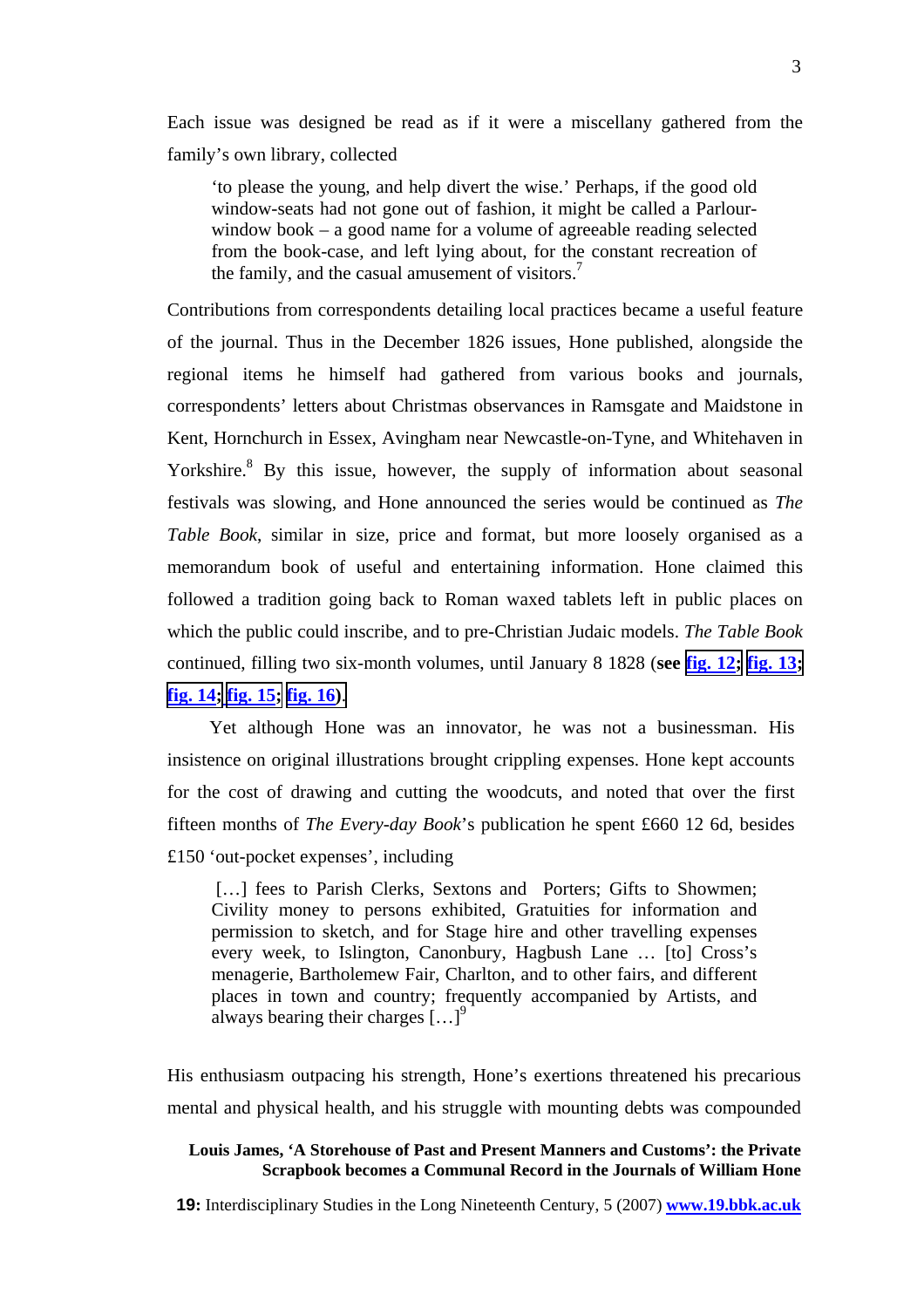by surreptitious thefts by a Mr Percy, his accountant. Towards the end of its run Hone had sometimes to edit *The Table Book* from the King's Bench Prison, where he had been confined by debt. When the serial failed at the end of a year, Hone commented bitterly that it had offered 'things of higher reach, and more literary merit that usually fall to such a publication; it "flies over men's heads" – is a "little too much in advance of the march of intellect"'.<sup>10</sup>

Publishing in the Regency years of the 1820s, a decade before 'the March of the Intellect' became the catchphrase of the day, Hone had indeed been ahead of his time. This was true in other senses, too. He declared that his journal 'is possessed of thousands of families of all ranks', and his concern to cater for all its members, both young and old,<sup>11</sup> foreshadowed that of Victorian editors of 'periodicals of the hearth' in the decades to come. Without any 'side' of education or class Hone blew the dust off local history, writing in a lucid style accessible to the general reader. But most importantly, Hone, Romantic by instinct, remained focused on the real life of the common people, and his fascination with their infinite variety enabled him to move seamlessly from the curiosities of the past to the eccentricities of the present. In his journals the central impulse of the scrapbook collector became accessible to the new print culture. Hone was never a mere antiquarian. His vivid, entertaining essays on miscellaneous sights and customs presage the greater achievement of *Sketches by 'Boz'.*[12](#page-5-11) In 1842, dying, Hone asked for two visitors. One was his estranged friend George Cruikshank. The other was Charles Dickens, who, as Dickens' letters show, knew Hone's work well. Both came together, and when Hone died a month later, attended his funeral, taking a lead in helping to raise funds for the distressed family of one to whom both had been indebted.<sup>13</sup>

## List of Figures:

**Fig. 1** William Hone; title page to *The Every-Day Book* (1826). Author's collection.

**Fig. 2** [George Cruikshank?], 'Bona Dea - The Earth', unsigned wood engraving,

frontispiece to *The Every-Day Book*, vol 1(1826), ii. Private collection.

# **Louis James, 'A Storehouse of Past and Present Manners and Customs': the Private Scrapbook becomes a Communal Record in the Journals of William Hone**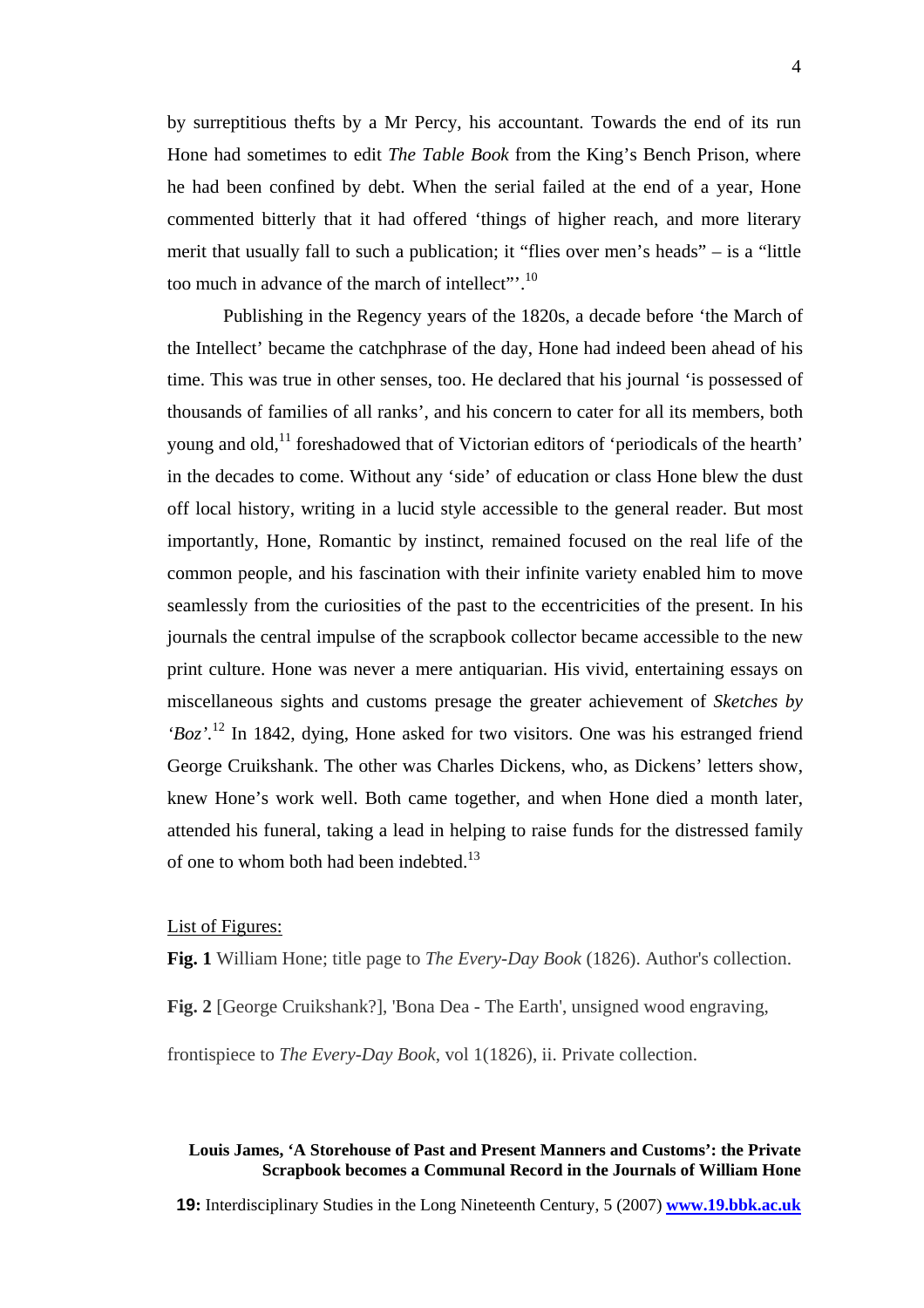**Fig. 3** 'May', unattributed wood engraving, *The Every-Day Book,* vol 2, (1827), cols 567-8. Author's Collection.

**Fig. 4** 'Festival of Cobblers of Paris, August 1, 1641.' Wood engraving from unidentified contemporary original, *The Every-Day Book*, vol 2, cols 1057-1058. Author's collection.

**Fig. 5** George Cruikshank, 'THE ELEPHANT, as he laid dead at Exeter Change' (in March 1826), *The Every-Day Book*, vol 2 (1827), cols 321-322. Author's collection.

**Fig. 6** 'Francis Grose, Esq., F & A. etc.' (author of *Antiquities of England and Wales, Scotland and Ireland*), unattributed wood engraving, *The Every-Day Book*, vol 1 (1826), cols, 665-666. Author's collection.

**Fig. 7** [George Cruikshank?] 'The Tempation of St Anthony', Unattributed wood engraving, from *The Every-Day Book*, vol 1 (1826), cols 113-114.

**Fig. 8** 'The Tree of Common Law', wood engraving [unattributed] from *The Every-Day Book,* vol 1 (1826), cols 233-4. Author's collection.

**Fig. 9** [George Cruikshank?], 'Somer Town Miracle', unsigned wood engraving, *The Every-Day Book*, vol 1 (1826), cols 473-474.

**Fig. 10** 'Sears', 'May-day in Hitchin, in Hertfordshire', wood engraving, *The Every-Day Book*, vol 1, (1826), cols 567-568. Private collection.

**Fig. 11** George Cruikshank, wood engraving, 'April 1 - All Fools Day', *The Table Book*. vol 1 (1826), cols 409-410. Author's collection.

**Fig. 12** 'Breughel's Concert of Cats', unattributed wood engraving, *The Table-Book*  vol 1 (1826), cols 1105-1106. Author's collection.

**Fig. 13** [George Cruikshank?], unattributed wood engraving, 'Chimney Sweepers on May-Day', *The Table-Book*, vol 1 (1826), cols 583-4. Author's collection.

**Fig. 14** George Cruikshank, 'Very deaf, indeed,' wood engraving, *The Table-Book*, vol 2 (1827), cols 1553-1554. Author's collection.

## **Louis James, 'A Storehouse of Past and Present Manners and Customs': the Private Scrapbook becomes a Communal Record in the Journals of William Hone**